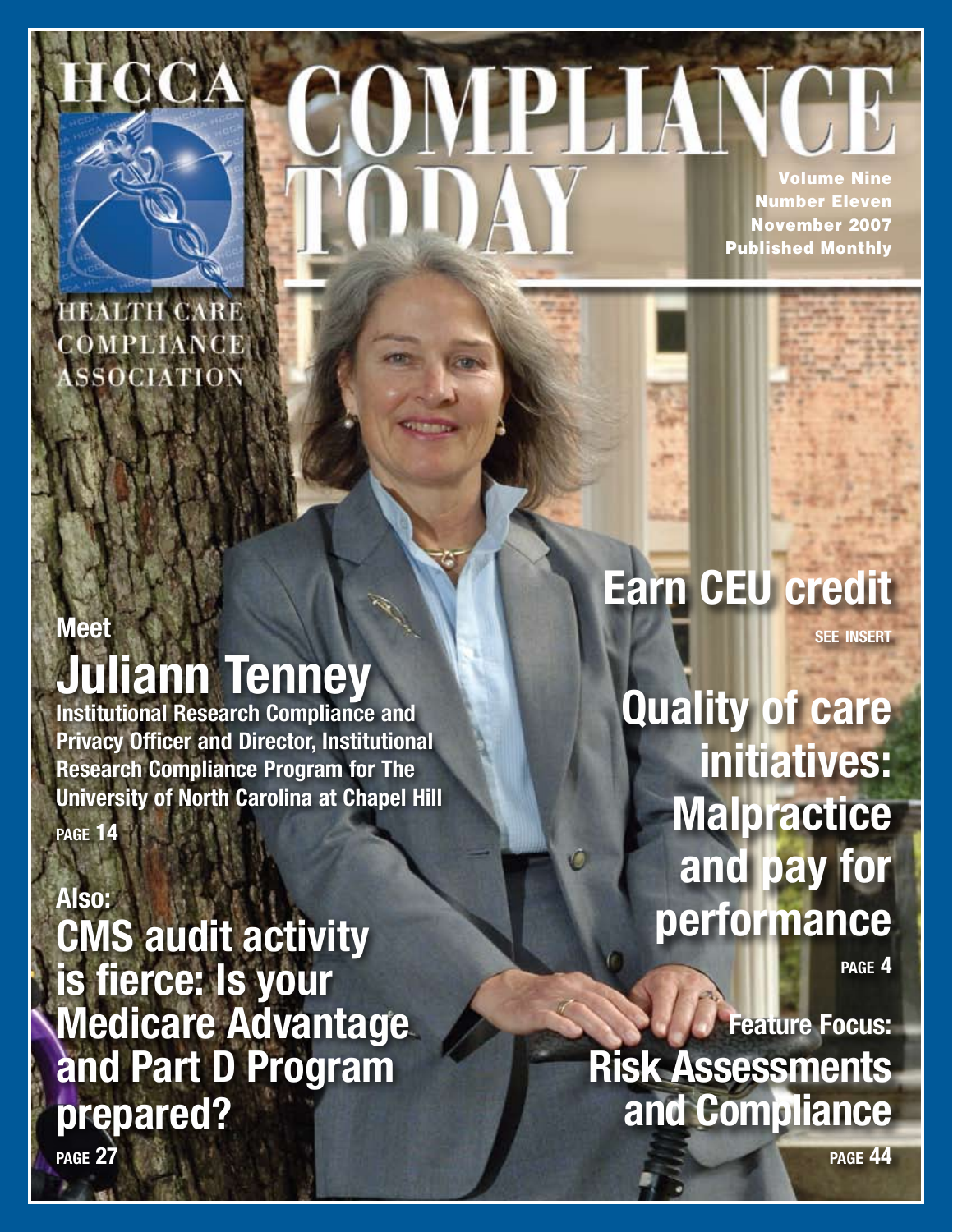# Responding to data security breaches

#### *By Kevin D. Lyles, Esq. and Ritu Kaur Singh, Esq.*

*Editor's note: Kevin D. Lyles is a partner in the Columbus office of Jones Day. Mr. Lyles co-chairs Jones Day's health care practice. He can be reached by phone at 614/281-3821 or by e-mail at kdlyles@jonesday.com.*

*Ritu Kaur Singh is an associate in the Washington office of Jones Day. Ms. Singh is a member of Jones Day's health care practice. She can be reached by phone at 202/879- 5575 or by e-mail at rksingh@jonesday.com.*

I n the last year, the Internal Revenue Service (IRS) and the Centers for Medicare and Medicaid Services (CMS) have come out with rulings and decisions that hospital assistance to physicians for electronic devices would be protected from scrutiny under the Federal Anti-kickback Statute and the Stark Law. In light of advances in computer technology and electronic data storage, as well as the "green light" from the IRS and CMS for hospitals to assist physicians with information technology, the maintenance and use of electronic health records (EHRs) is becoming commonplace among health care entities. EHRs are intended, among other things, to allow physicians remote access to electronic protected health information (ePHI), particularly from their offices or homes. ePHI is any protected health information (PHI) that is created, received, maintained, stored, or transmitted electronically on a health care entity's servers or electronic systems.

Using EHRs, however, poses risks for possible data security breaches. In June 2007, the United States Government Accountability Office (GAO) issued a report discussing whether a federal disclosure law would be appropriate in light of the high number of data security breaches in the last few years.<sup>1</sup> The report mentions health care data security breaches a

limited number of times, and noted that the American Hospital Association conducted a survey of 46 hospitals at the GAO's request. Of the 46 hospitals, 13 had experienced data security breaches since 2003. Currently, no federal statute requires entities to notify individuals whose personal information has been lost or stolen. Congress, however, is considering legislation that would establish a national breach notification requirement. Health care entities must take into account compliance with the Health Insurance Portability and Accountability Act of 1996 (HIPAA)2 and applicable state security breach notification laws when responding to a health care data security breach.

#### **HIPAA**

HIPAA was enacted on August 21, 1996 to, among other things, improve the efficiency and effectiveness of the delivery of health care by establishing standards and requirements for the electronic data transmission and setting and enforcing standards for the protection of the confidentiality and security of health data. HIPAA regulates the use and disclosure of PHI by covered entities. PHI is defined as any demographic information that identifies an individual and relates to at least one of the following:

- The individual's past, present, or future physical or mental health;
- n The provision of health care to the individual; or
- **n** The past, present, or future payment for health care.

Information is deemed to identify an individual if it includes either the individual's name or any other information that could enable someone to determine the individual's identity. "Covered entities" include health care providers, health plans, and health clearinghouses who transmit any health information in electronic form in

connection with a covered transaction.<sup>3</sup>

HIPAA's administrative simplification provisions create both criminal and civil penalties for violations of HIPAA's statutory prohibitions and implementing regulations, including the Standards for Privacy of Individually Identifiable Health Information (Privacy Rule) and the Security Standards for the Protection of ePHI (Security Rule). The Privacy Rule sets forth the national standards for the protection of PHI. The Security Rule sets forth national standards for the secure storage and transmission of ePHI between entities.

The Privacy Rule governs the use and disclosure of PHI, as well as standards for individuals' privacy rights, to understand and control how their health information is used. The Privacy Rule defines and limits the instances when an individual's protected health information may be used or disclosed by covered entities. It generally requires that covered entities do the following:

- **n** Develop criteria designed to limit PHI disclosure to the minimum necessary to accomplish the intended purpose of the use, disclosure, or request;
- **n** Include certain protections for PHI in business associate agreements; and
- **n** Maintain and provide a notice to individuals regarding the use and disclosures of PHI that may be made and the individual's rights with respect to PHI.

The Security Rule applies only to covered entities who electronically create, receive, maintain, or transmit protected health information. The Security Rule generally requires that covered entities:

- **n** Ensure the confidentiality, integrity, and availability of all ePHI that the covered entity creates, receives, maintains, or transmits;
- **n** Protect against any reasonably anticipated threats or hazards to the security or integ-*Continued on page 58*